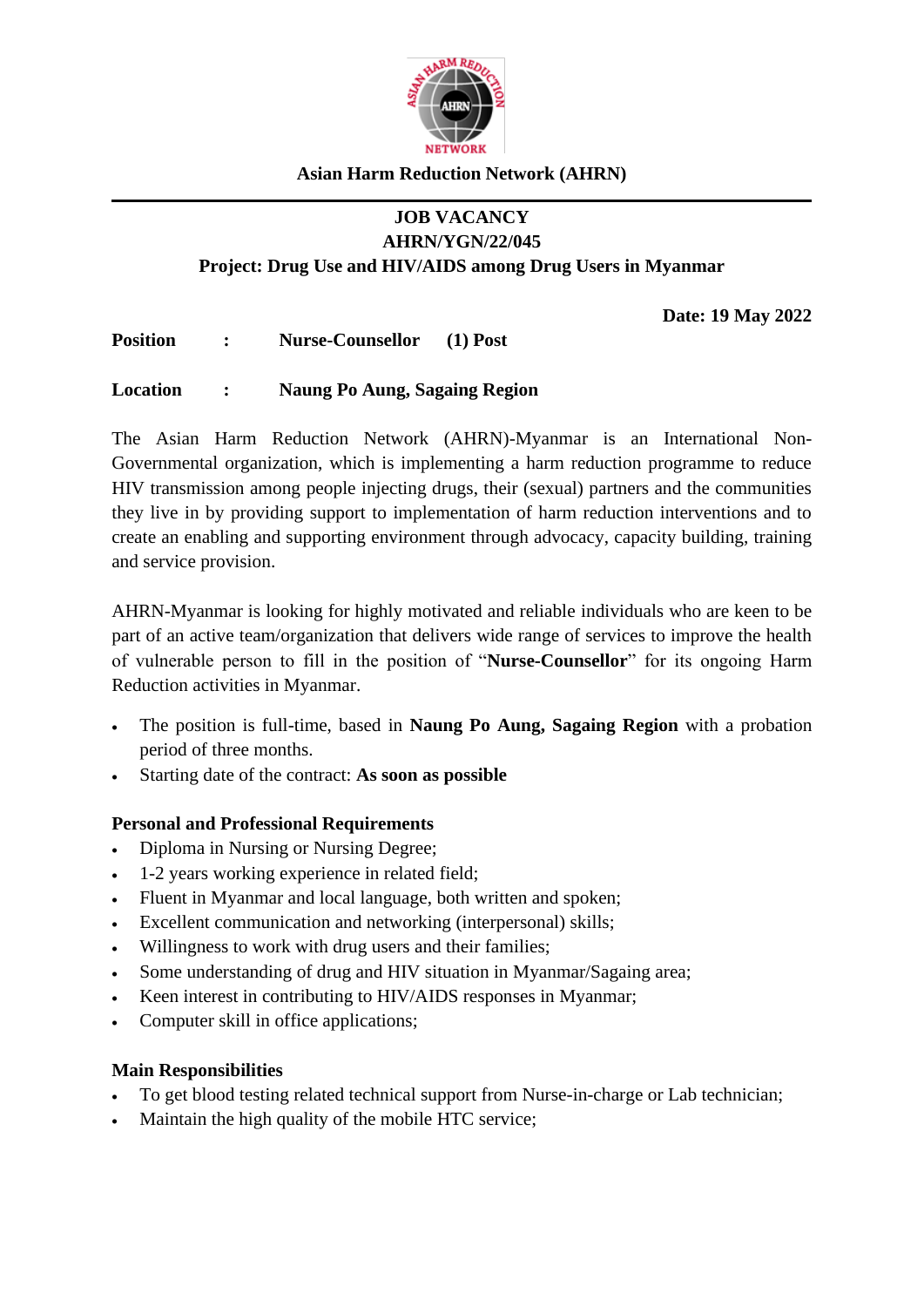- To perform laboratory HIV testing as written in the AHRN laboratory protocols manual at mobile setting;
- To maintain laboratory equipment in a clean and operable condition;
- Ensure there are sufficient HIV Test kits and consumable materials to enable to function efficiently;
- To follow universal precaution, sensible health and safety procedures, including the use of appropriate protective materials, the safe handling of specimens, and the safe disposal of specimens and laboratory waste;
- To perform other laboratory related tasks when required, e.g., phlebotomy;
- To maintain register books for HIV testing to record the receipt and results of HIV blood specimens;
- To perform monthly external quality control as written in the AHRN Laboratory HIV QC protocol;
- To keep good communication with other team members;
- To make appropriate referrals for the clients who need medical care and other services;

# **ART related Tasks**

- Act as a phlebotomist, to draw patients' blood whenever it is necessary for CD4 and viral load testing as well as biochemical tests in mobile setting;
- Support Medical Coordinator to deliver effective HIV treatment program;
- Under the direct supervision of MC, he/she is responsible to provide quality health care services for PLHIV;
- Dispensing ARV drugs and assisting in the prevention and management of Opportunistic Infections (OIs) in People Living with HIV (PLHIV) in mobile setting;
- Responsible to prepare and maintain the medical interventions related inventory as a monthly basis and inform directly to the MC on inventory statuses like near expiry date, shortage and overstock etc;
- Prepare for monthly/quarterly stock report, in close collaboration with MC (ART);
- Maintain confidentiality of ART clients and keep their files safely;

### **Counselling Tasks**

- To get counselling related technical support from Counselling officer;
- To raise awareness and possible behaviour change on drug use, drug addiction and risk behaviours (HIV, TB, Hep B, overdose, vein care….);
- To prepare clients for HIV testing so as to ensure proper informed consent;
- To give the result of the test to the client while systematically providing him/her with posttest counselling;
- To refer actively all clients of the HIV Testing and Counselling (HTC) that have tested positive to appropriate referral services;
- To prepare and carry out counselling sessions for PHA clients awaiting HAART and/or TB treatment;
- To conduct initial psychosocial assessment/counselling for clients to start ART, or/and TB treatment;
- To explain the treatment, potential side effects, benefits and complications of ART, and/or TB treatment before initiating;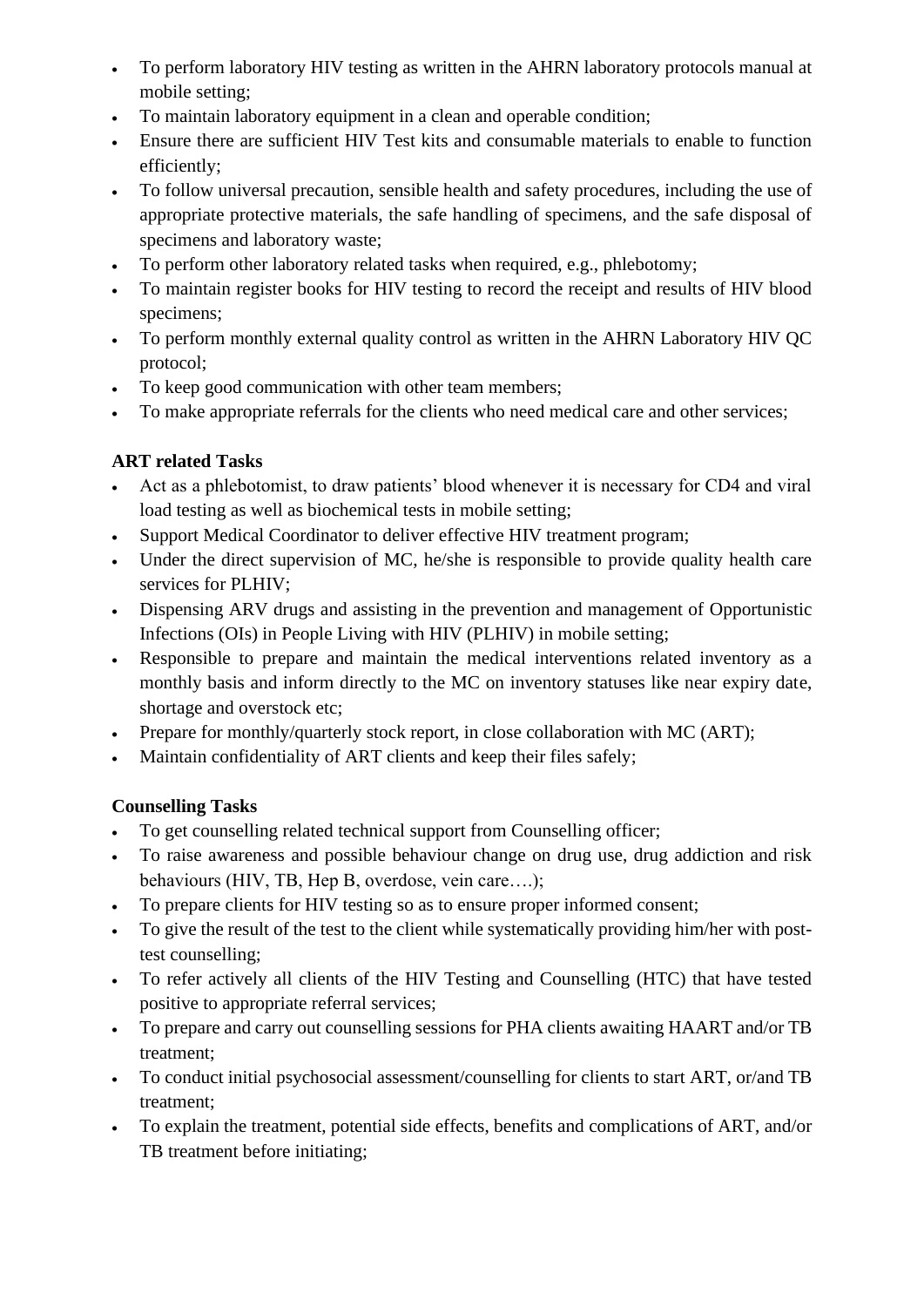- To promote adherence of the clients to their ART and TB treatments and to explore and help with any evident adherence problems in follow up counselling/visits;
- To identify and alert the Medical Coordinator responsible of any medical complications faced by the clients;
- To give therapeutic education, mental health, supportive and/or follow up counselling to clients (and family members/caretakers) on MMT, HIV, ART, TB, Hep B, Family Planning and palliative care as required;
- To execute of all types of counselling sessions in close cooperation with Medical Coordinator, Treatment Facilitators and DOTs supervisors, the concerned Outreach Workers and DIC clinic team;
- To assist in educating staff and community in AHRN services;
- To participate in sensitization and community awareness programs;
- To participate proactively in internal and external meetings, case discussions and training whenever required;
- To ensure client confidentiality is respected;

## **Documentation and reporting**

- To register all relevant data in the appropriate registration books;
- To provide regular reports about counselling activities to counselling officer or/and Project Manager;
- To assist various tasks like interpretation (i.e., Myanmar to Chinese/Kachin/English or vice versa), arranging/compiling relevant data, data analysis and periodical reports etc.;

## **Record keeping and Medical Supplies**

- To record the consumption of test kits and other related items and check all the received items and proper documentation;
- Regular check for nearly expiry or overstock or shortage or stock out of test kits and other related supplies;
- To assist Nurse In Charge in monthly/quarterly requisitions for all medical items together with Medical Coordinator;
- To conduct the physical stock count of Test kits and other related items periodically;
- To keep the test kits and other medical supplies according to the storage guidelines;

# **Application deadline: 2 Jun 2022**

Applications should address all Selection Criteria, and should include a cover letter along with a copy of current Curriculum Vitae listing two referees and their complete contact details (i.e. name, position title, organization, phone, fax, email, and mailing address details). Attention to **Human Resources Team, Asian Harm Reduction Network (AHRN-Myanmar)** and send the applications to:

| <b>AHRN Yangon Office</b>         | No.135 (G), MawyaWaddy Street, 8 Mile, Pyay |
|-----------------------------------|---------------------------------------------|
| Road, Mayangone Township, Yangon. |                                             |

| <b>AHRN Homalin Office</b> |  |  |  | Myoe Part Road, Khoe Pal Ward, Homalin |
|----------------------------|--|--|--|----------------------------------------|
| Township                   |  |  |  |                                        |